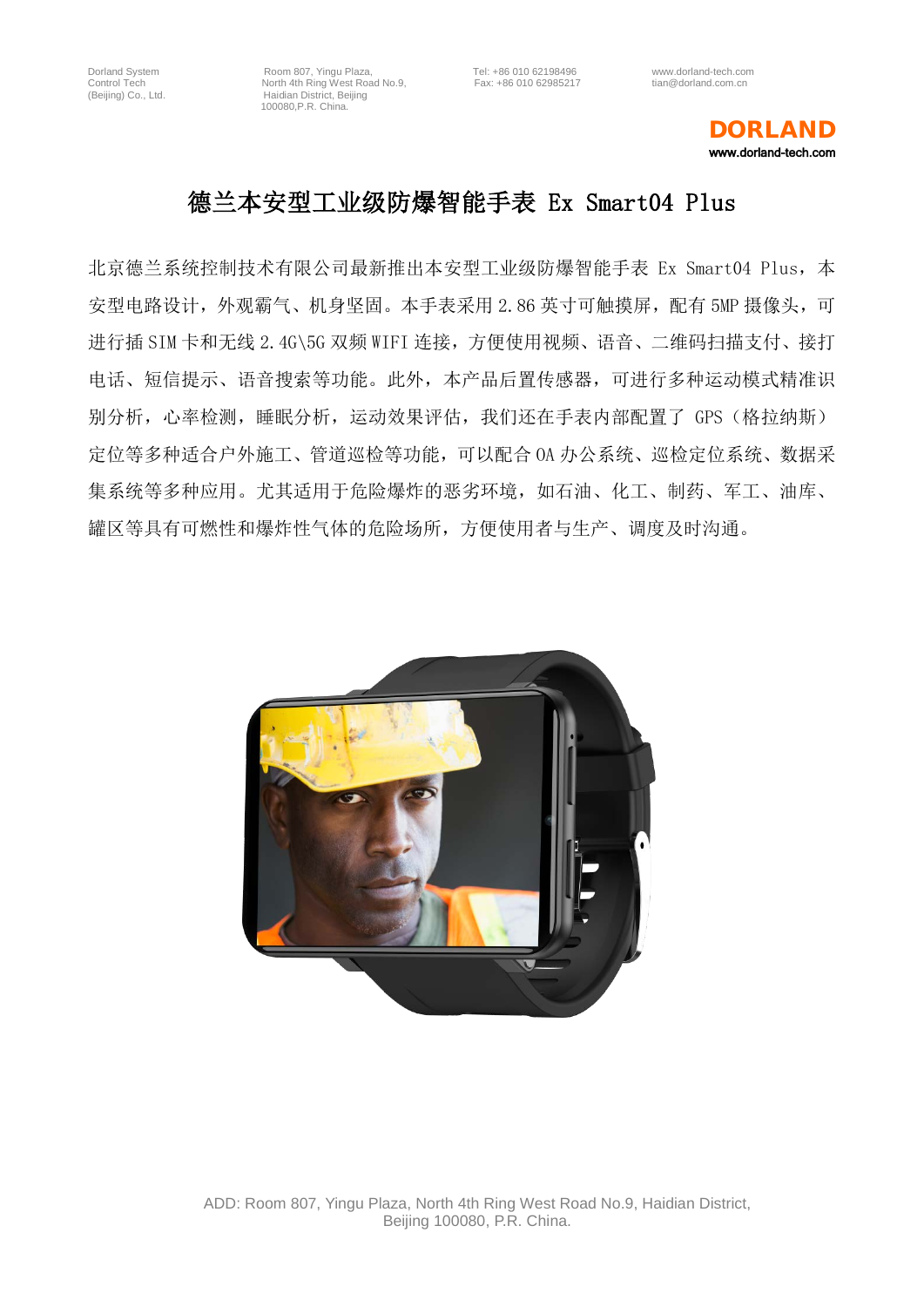









## **Ex Smart04 Plus**

ADD: Room 807, Yingu Plaza, North 4th Ring West Road No.9, Haidian District, Beijing 100080, P.R. China.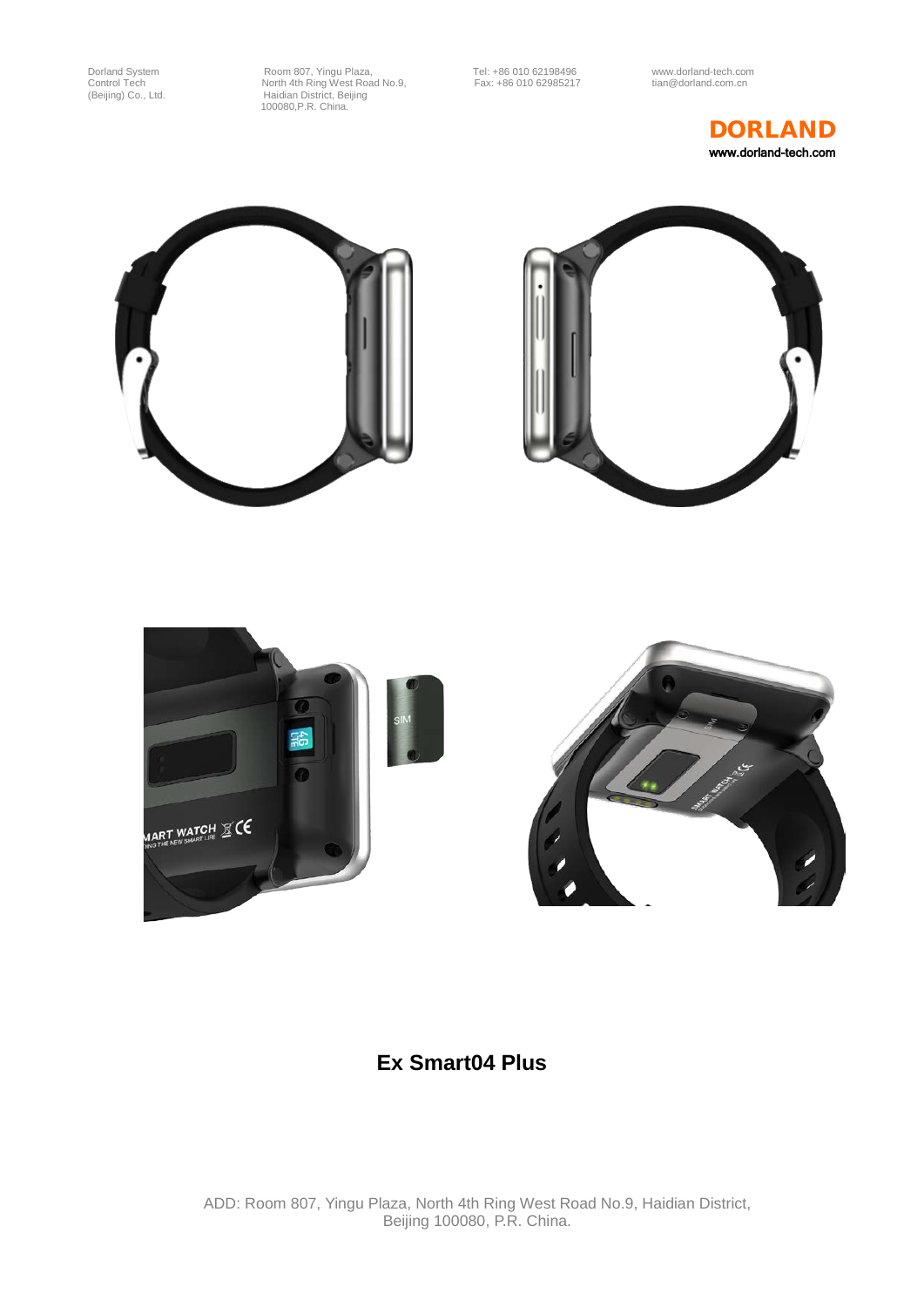### DORLAND www.dorland-tech.com

| 认证参数 |                                      |                                                |                                       |  |  |
|------|--------------------------------------|------------------------------------------------|---------------------------------------|--|--|
| 防爆标志 | Ex ib IIC T4 Gb $/$ Ex ibD 21 T130°C |                                                |                                       |  |  |
| 防爆证号 | CCRI 21.2025                         |                                                |                                       |  |  |
| 防护等级 | <b>IP67</b>                          |                                                |                                       |  |  |
| 技术参数 |                                      |                                                |                                       |  |  |
| 产品   | 功能                                   | 技术指标                                           |                                       |  |  |
|      | CPU                                  | MT6739                                         |                                       |  |  |
|      | 存储                                   | RAM: 1G                                        | ROM: 16GB / RAM: 3G ROM: 32GB         |  |  |
|      | 相机                                   | 5MP                                            |                                       |  |  |
|      | 连接                                   |                                                | WIFI, GPS, GSM, BT                    |  |  |
|      | 频段支持                                 | 2G                                             | GSM: B2+B3+B5+B8                      |  |  |
|      |                                      | 3G                                             | WCDMA : $B1+B2+B5+B8$                 |  |  |
| 硬件   |                                      |                                                | TD-SCDMA:B34/39                       |  |  |
|      |                                      | 4G                                             | LTE FDD:B1/B2/B3/B5/B7/B8/B12/B17/B20 |  |  |
|      |                                      |                                                | LTE-TDD: B38+B39+B40+B41              |  |  |
|      | 计步器                                  | 支持                                             |                                       |  |  |
|      | WIFI                                 | 支持 2.4G\5G                                     |                                       |  |  |
|      | <b>GPS</b>                           | GPS 支持, GLONASS 可支持                            |                                       |  |  |
|      | 心率                                   | 支持                                             |                                       |  |  |
|      | 蓝牙                                   | 4.0                                            |                                       |  |  |
|      | 产品尺寸                                 | L 75.2mm+W 52mm+H 16.6mm 长表带: 128mm 短表带: 115mm |                                       |  |  |
| 外观   | 产品重量                                 | 154g                                           |                                       |  |  |
|      | 颜色                                   | 黑色                                             |                                       |  |  |
| 展示架  | LCD                                  | 2.86 英寸, IPS 全屏                                |                                       |  |  |
|      | 触摸                                   | 电容式触摸屏                                         |                                       |  |  |
|      | 分辨率                                  | 640*480                                        |                                       |  |  |
|      | 扬声器                                  | 1609 BOX 喇叭                                    |                                       |  |  |
| 结构体  | 麦克风                                  | 支持                                             |                                       |  |  |
|      | 电池容量                                 | 2880mAh 聚合物锂电池                                 |                                       |  |  |
|      | 马达                                   | 支持                                             |                                       |  |  |
|      | 按键                                   |                                                | 2个按键, 开机键+返回键                         |  |  |
| 连接器  | 充电与下载                                | 磁吸 pogo pin                                    |                                       |  |  |

ADD: Room 807, Yingu Plaza, North 4th Ring West Road No.9, Haidian District, Beijing 100080, P.R. China.